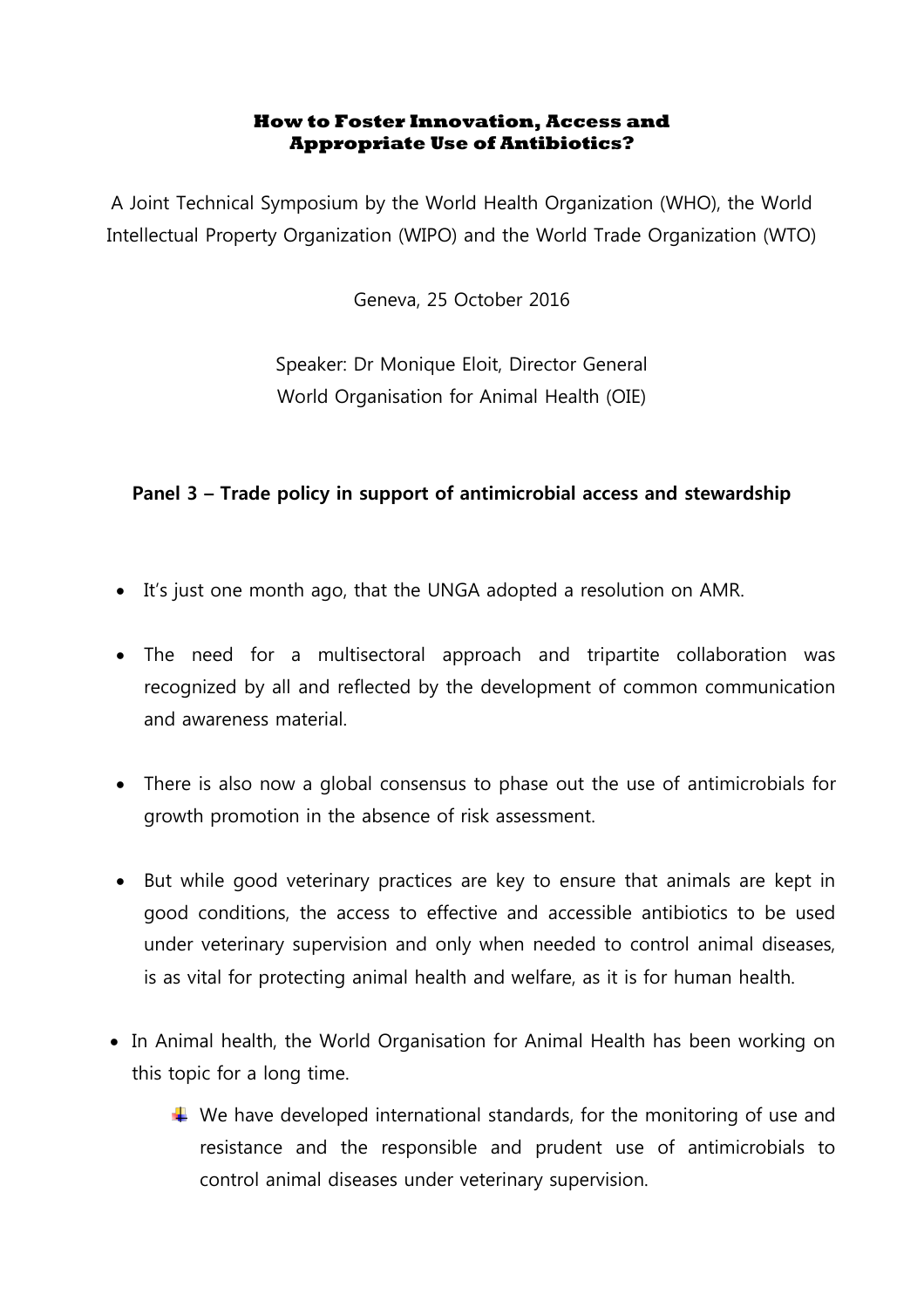- $\downarrow$  We have built a list of antibiotics that are important for veterinary medicines and recommend restrictions for use for several antimicrobial classes critically important for human health.
- $\downarrow$  We have defined adequate legislation to control their production, circulation and distribution.
- But we also develop standard for safe trade of animals to avoid spread of defined transmissible diseases and its part of Veterinary services tasks to issue certificates to ensure safe trade of animals and their products.
- This session is dedicated to "Trade policy in support of antimicrobial access and stewardship".
	- $\ddot{\phantom{1}}$  Trade policy is not restricted to animal diseases, but Veterinary Certificates include since long time food safety.
	- $\frac{1}{\sqrt{1}}$  Indeed the use of antimicrobials follows international standards to make sure that animal products are safe for human consumption. Veterinarians are trained to provide advice to farmers for such use and veterinary services have to make sure they are implemented when signing certificates for trade.
- So, what is the issue of access to antibiotics for animals?
- It means access to quality assured products, it means trained veterinarians or paraprofessionals, and knowledge about good practices.
- We know that in many parts of the world low quality or counterfeit products are circulating.
- We know that in many parts of the world antimicrobials are freely available over the counter, on markets or via internet, with often unknown quality.

To get this under control, the OIE supports countries to strengthen their veterinary services and their legislation framework, to monitor the quantities of antimicrobials used in animals to get better understanding of their situation and enable them to react and we train national focal points on veterinary products on all issues related to AMR.